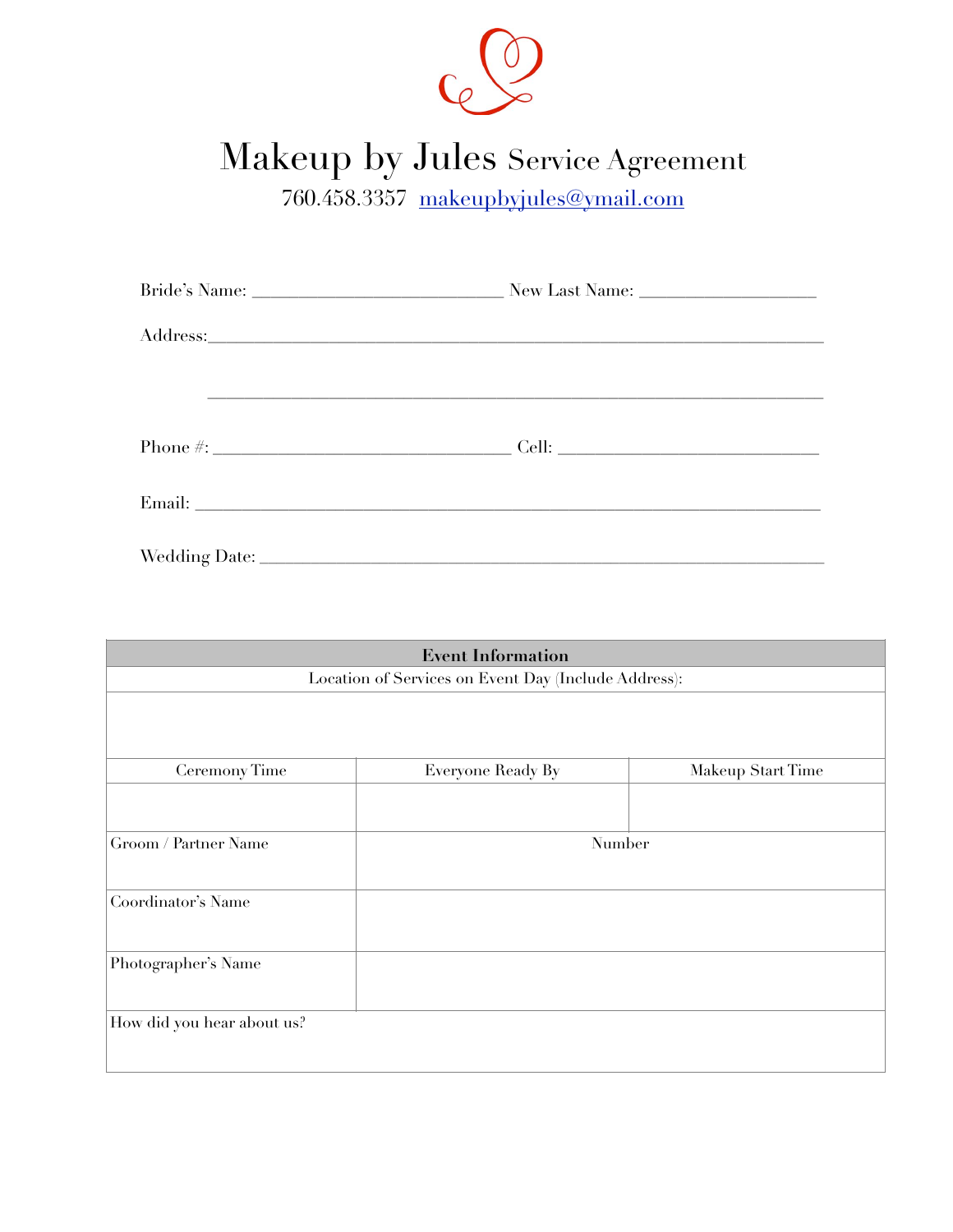The undersigned (hereafter referred to as the "Client and or Bride") do hereby agree that they are contracting "Makeup by Jules" to provide wedding beauty services for your wedding or event.

## Makeup Services

### Please Check one:

- o \_\_\_\_\_Trial Run: Service prior to wedding \$140  $\circ$  I had my trial  $\angle$   $\angle$   $\angle$   $\angle$   $\angle$   $\angle$   $\angle$  My artist was  $\angle$  $\circ$  \_\_\_\_\_\_\_\_\_\_\_\_\_\_ Bride: Day of Wedding -  $\$125$ o \_\_\_\_\_\_\_\_\_ Bridesmaids - \$85  $\circ$  \_\_\_\_\_\_\_\_\_\_\_ Mother(s) of the Bride/Groom - \$75
- o \_\_\_\_\_\_\_\_\_ Jr. Bridesmaids \$50
- o \_\_\_\_\_\_\_\_\_ Eyes Only \$30
- o \_\_\_\_\_\_\_\_\_ Lashes Only \$20
- o \_\_\_\_\_\_\_\_\_ Flower Girl Free

□ Early Morning Fee: Arrival between 7:30am-8:30am ...\$60 6:30am-7:00am ...\$75

before 6:00am.....\$125 Total \$\_\_\_\_\_\_\_\_\_\_\_\_\_\_\_\_\_\_\_

! Travel Fee \$\_\_\_\_\_\_\_\_\_\_\_\_\$55 Flat rate

! Parking Fee \$ \_\_\_\_\_\_\_\_\_\_\_ \* Parking / Hotel Valet Rate is covered by Bride. Valet will be used for busier locations with difficult parking. Additional fees may apply. \*

Total for Makeup services \$\_\_\_\_\_\_\_\_\_\_\_\_\_\_\_\_\_\_\_\_\_

A deposit of  $50\%$   $\qquad \quad$  \$

The amount is due in full \$\_\_\_\_\_\_\_\_\_\_\_\_\_\_\_\_\_\_\_\_\_ on \_\_\_\_\_\_ /\_\_\_\_\_\_ /\_\_\_\_\_\_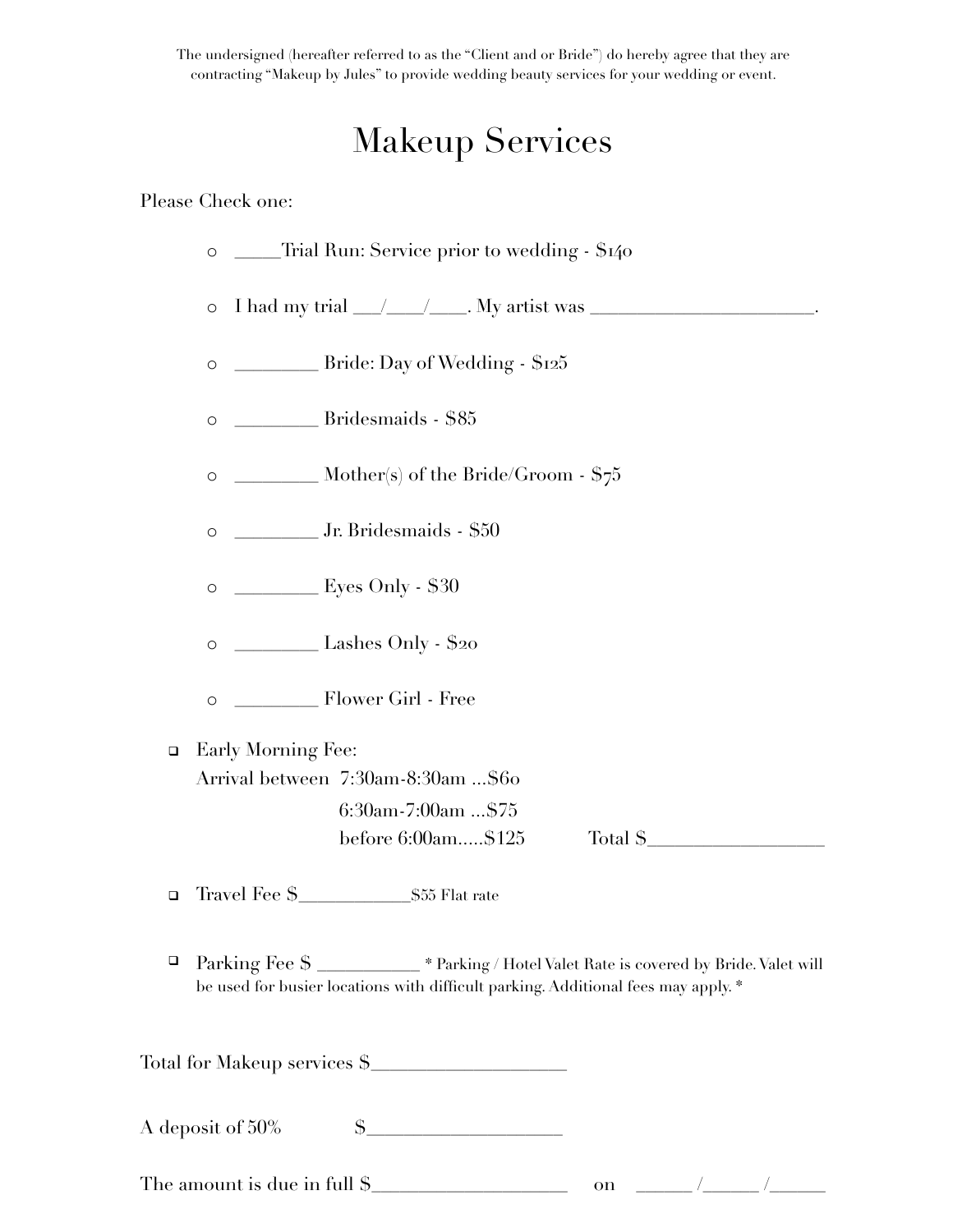#### **Trial Run:**

The client will schedule the trial run, if she chooses to do so. The fee for each trial run is \$140.00 for makeup. The trial run is a separate fee from the wedding day makeup service fee. The bride may choose to have a trial run before the contract is signed. However, **Makeup by Jules cannot hold a date open if contract has not been signed.** The fee for the trial run is *non-refundable* for any reason.

#### **Booking Policy:**

In order to book an event date, the service agreement must be signed. It is required that all makeup services be pre-arranged in order for the event date to run smoothly and guarantee our availability for everyone who needs makeup services. Our time is important in planning our schedules for each date. Our days are planned out months in advance so that events/times do not conflict. All services that are pre-arranged are booked as a part of the commitment. If at any time you add to the contract via phone, e-mail etc., the added number of guests will be added to the contract and you are responsible for the added guests and fees that may apply.

#### **Additional Services:**

From time to time guests who were not pre-arranged for services may need services done at the last minute. If there is time to service additional people, Makeup by Jules will be glad to accommodate them after the wedding party is completed. However, we are only committed to being available for the services that are prebooked. They will be responsible for their additional fees paid in **cash or credit card.** 

#### **Postponement/ Cancellation Policies:**

If the Wedding day is postponed or canceled, it is the sole responsibility of the Client to notify Makeup by Jules. You may contact Julia Frye, freelance makeup artist/owner of Makeup by Jules at (760) 458.3357 or [makeupbyjules@ymail.com](mailto:makeupbyblush@aol.com) If services are still needed for a new date, the client is responsible for giving Makeup by Jules a new date. Please read and understand our cancellation requirements.

#### **WEDDING / MAKEUP CANCELLATIONS:**

o In an event of cancellation of wedding or makeup services, the deposit is non-refundable. It shall be liquidated damages to Makeup by Jules in the event of a breach of contract by Client. There are no refunds.

#### **BOOKED SERVICES**

This only applies if the bride is still booked but a member of the wedding party cancels.

o Client agrees to accept all responsibility for no shows and still agree to pay the full price listed above, regardless if all attendants or no attendants show up for these services. (in this case, it is better to fill their reservation with another person since the full charge will still be applied).

\*I have read and understand the cancellation policy\* Initial:\_\_\_\_\_\_\_\_\_\_\_\_\_\_\_\_\_\_\_

#### **Payment Policies:**

Makeup by Jules does require a deposit. To hold your wedding day, we require a 50% deposit paid by Cash, Check or Credit Card at signing of contract. Payment will be made in full the day of event.

#### **Methods of Payment:**

Payments may be made by any one person for the entire wedding service fee or paid individually by each recipient of services. Payments made by one person for the entire fee may be by cash, personal check or credit card. **Cash is appreciated**. Individuals may pay for themselves by cash or check. You will be contacted two weeks prior to your wedding date to confirm final balance due payment. Please remind the attendants of this. Upon receipt of fees, they are considered earned and are nonrefundable.